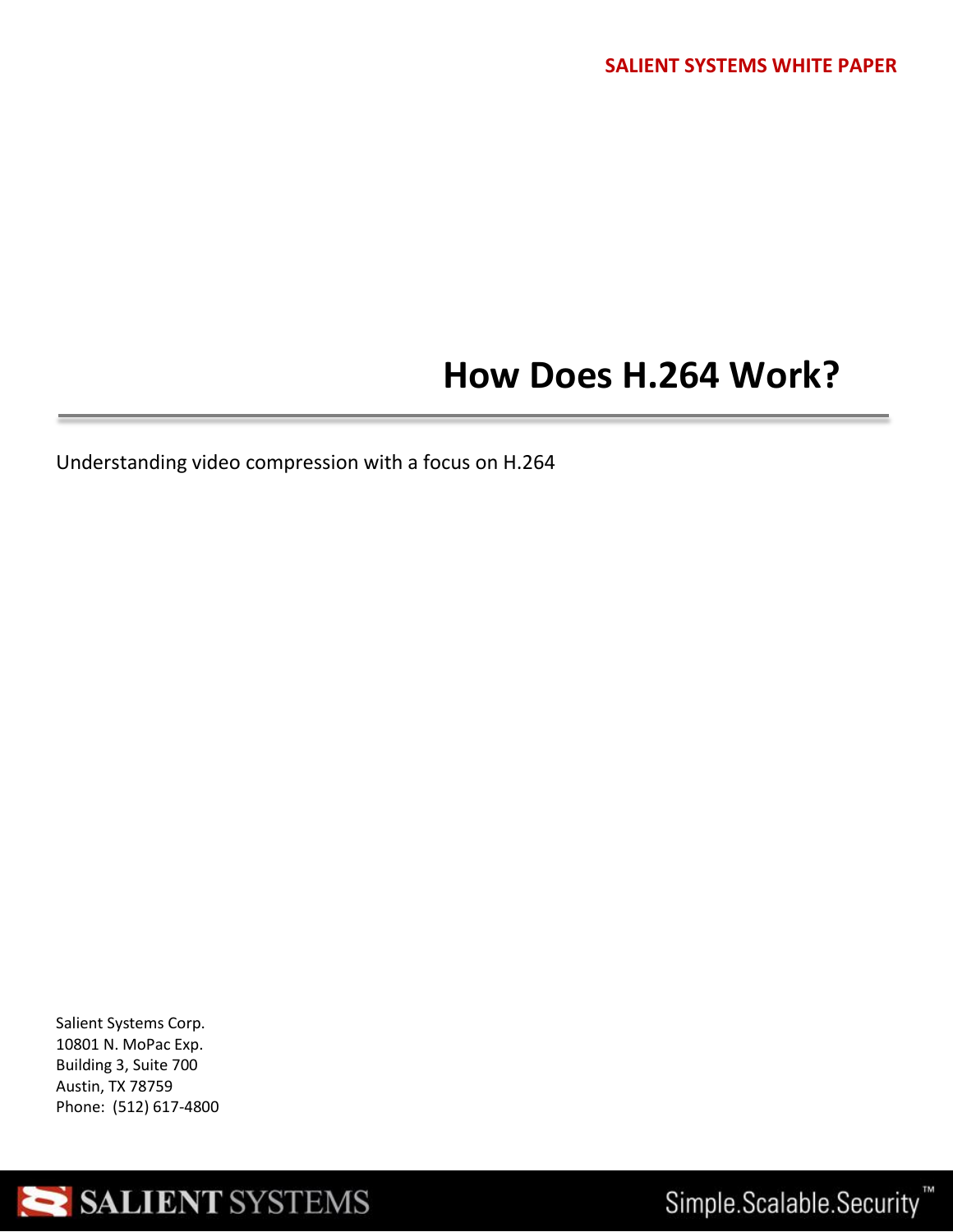# SALIENT SYSTEMS

### **Compression Techniques and Basics**

Data compression is the process of encoding information to reduce the number of bits as compared to the uncompressed version of the information. A compression process will reduce the disk space required to store the information, and bandwidth required to transmit information.

Compression can be lossless or lossy. Video Compression used in security applications is lossy compression, meaning once the original video information is compressed it can never be decompressed to restore all of the original information. In lossy compression, if information is compressed then decompressed then recompressed and so on, more and more information will be lost with each successive compression.

Video information lends itself well to lossy compression techniques. The reason being, there is a significant amount of data the human eye does not perceive in the uncompressed version of the video or image. Image and video compression takes advantage of this fact.

Specifically the human visual system perceives brightness more readily than color. If you have ever compared LCD televisions, you may have noticed displays with higher contrast ratios look better. The contrast ratio is the difference from the brightest white to the darkest black that can be displayed on the set. Since our visual system perceives differences in brightness more than color the effect is a more appealing display, which is the same effect JPEG compression takes advantage of.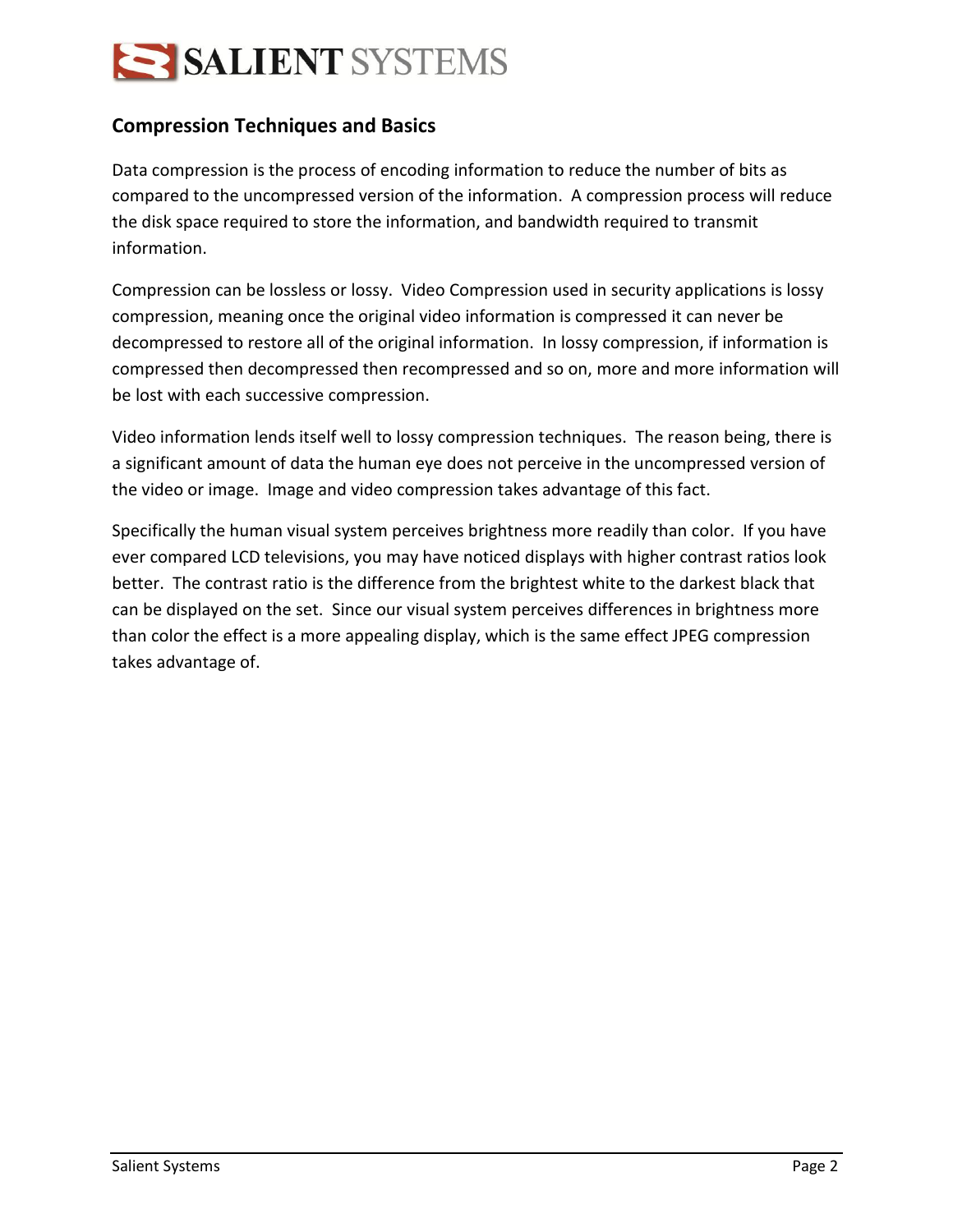

#### **Still Image Compression**

At the time of this writing, Motion JEPG (MJPEG) compression is the most widely used compression technique used in Digital Video Management Systems. Motion JPEG is a series of JPEG images with a small amount of header data between them. A MJPEG stream is analogous to a film real, or flip book, containing a series of still images played back at high speed to create the effect of video.



**Figure 1: The Motion JPEG stream transmits a full image for each frame.**

The goal of JPEG compression is to

reduce Spatial Redundancies, or areas of similar color in the image. The effectiveness of JPEG compression is partly dependent on the complexity of the scene. A scene with small areas of highly contrasting colors is more difficult to compress then large areas of similar colors (see below).



**Flower Garden, 14KB White Wall, 2KB** 

In JPEG compression the image is broken up into squares, called macro blocks, typically 8x8 pixels or 16x16 pixels. The macro blocks go through several processes, the effect of which is to reduce color information, but maintain a level of detail for brightness information. The greater the level of compression on the JPEG image or MJPEG stream, the more pronounced the borders of the macro blocks become. This effect is called pixelization and can be seen in Figure 2.





**Figure 2, Pixelization due to high JPEG compression**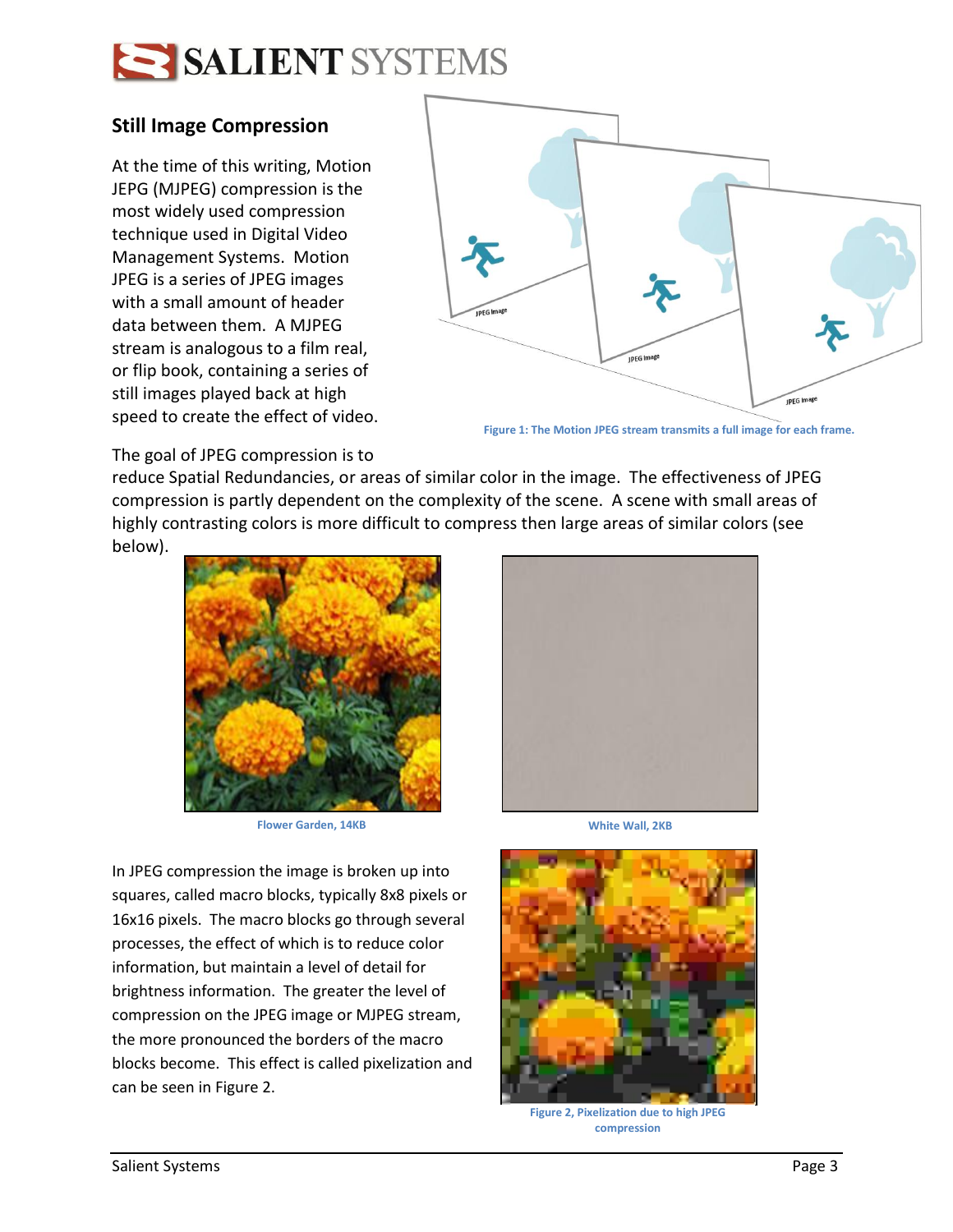

#### **Video Compression**

The main difference with video compression vs. still image compression is the reduction of Temporal Redundancies. Temporal Redundancies are the similarities between images. A significant amount of storage and bandwidth, or bitrate, can be saved by not retransmitting the macro blocks which don't change from frame to frame.



In a security application this can refer to the background of the image. Many cameras in a video

**Figure 3: Only macro blocks which change are transmitted**

security deployment are fixed cameras. The only thing changing in the camera's field of view are vehicles passing, people walking etc. The majority of the scene from image to image is the same information (the background). True video compression techniques, like MPEG4 part 2 & H.264, take advantage of this fact and only transmit the background periodically. The result is a video stream composed of a reference frame, called an I Frame, and then changing areas of the image are transmitted and overlaid on the original reference frame to create the current image of the scene (Figure 3). The frames with changes are referred to as P or B frames.

An I Frame followed by a series of P and B frames is referred to as a Group of Pictures or GOP (Figure 4). The number of frames from one I frame to the next I frame in the stream is referred to as the GOV Length. This is usually a parameter which can be modified for the video stream. The longer the GOP Length, the fewer I frames will be present in the stream, which lowers the bitrate.



**Figure 4: MPEG4 or H.264 transmits an I Frame, containing the full scene. After the I Frame only changes are sent until the next I Frame.**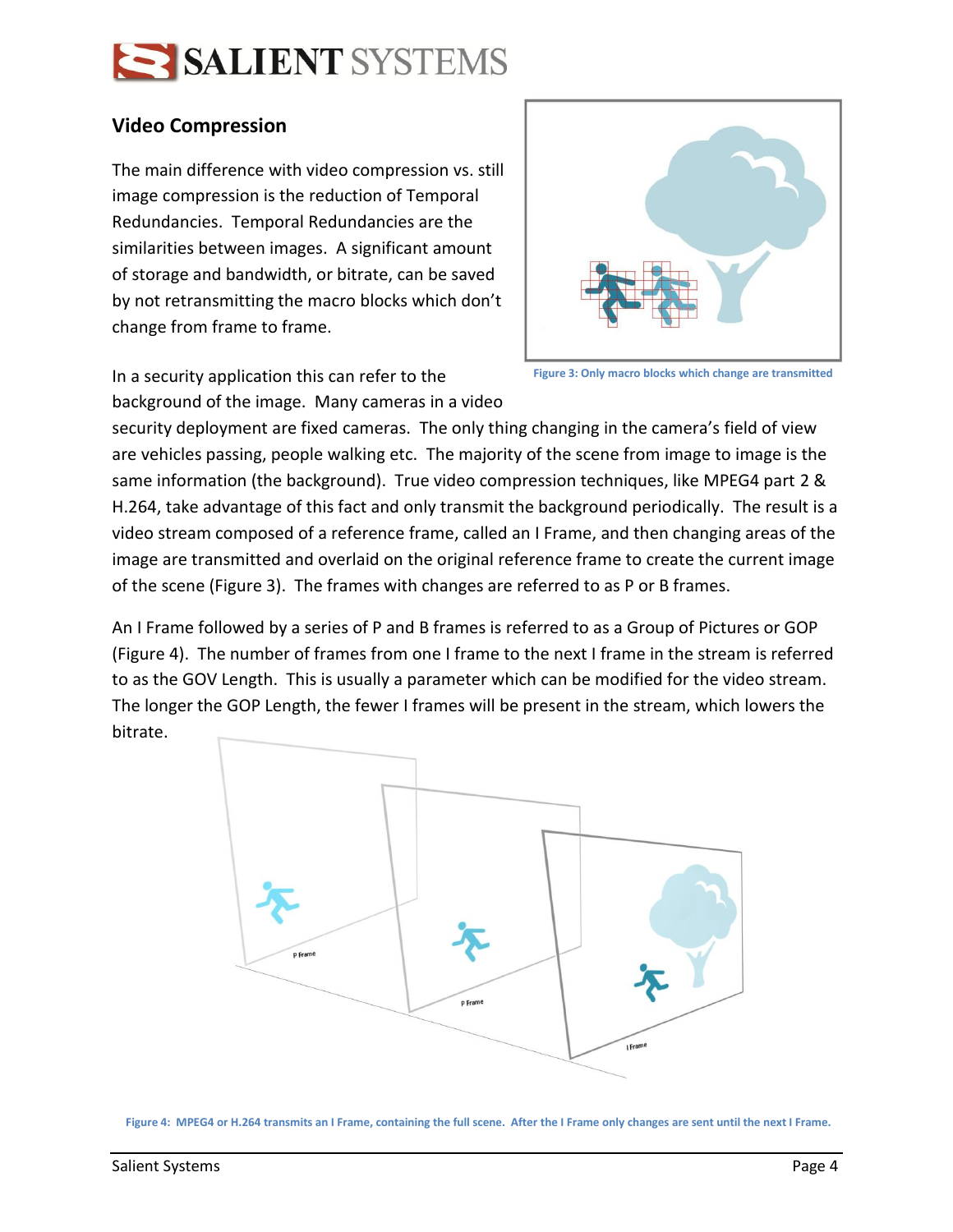# SALIENT SYSTEMS

### **Advanced Features, H.264**

H.264 supports advanced feature sets of video compression, such as Motion Compensation. Additionally H.264 can enhance the quality of highly compressed video using a deblocking filter.

In a P or B frame, only moved or changed macro blocks are transmitted. Motion Compensations allows the encoder to transmit motion vector information about



**Figure 5: Macro blocks already transmitted are moved using motion vector information.**

the macro blocks that move but which have the same pixel level information

(Figure 5). The decoder will move the macro blocks, which have already been transmitted, to their new location using the motion vector data. This saves a significant amount of bitrate as compared to retransmitting the pixel information which makes up the macro block. Some implementations of MPEG4 also have this feature.

The deblocking filter is a default feature of H.264. It removes artifacts associated with very high compression (as seen in Figure 2). Smoothing the edges between macro blocks makes a considerable difference in the perception of video quality. The deblocking feature can obviously improve image quality, but also it can allow the user to configure the video stream for a higher compression that would otherwise be considered unacceptable for the user's purposes. This feature can be considered a way to further decrease the bitrate of the stream as compared to equivalent quality Motion JPEG or MPEG4.

### **Before Deblocking**

### **After Deblocking**

As compression increases, the colors of each macro block become more averaged, making the pixels within macro blocks closer to the same color. As this effect increases, the borders of the macro blocks become more obvious. This effect causes pixelization, or the clear display of squares in the compressed image. The deblocking filter samples pixels on each side of two bordering macro blocks. Based on the sample pixels, the filter decides the best average color and recolor's the borders on each side of the macro block. This creates a smoother transition between macro blocks which can be seen in Figure 6.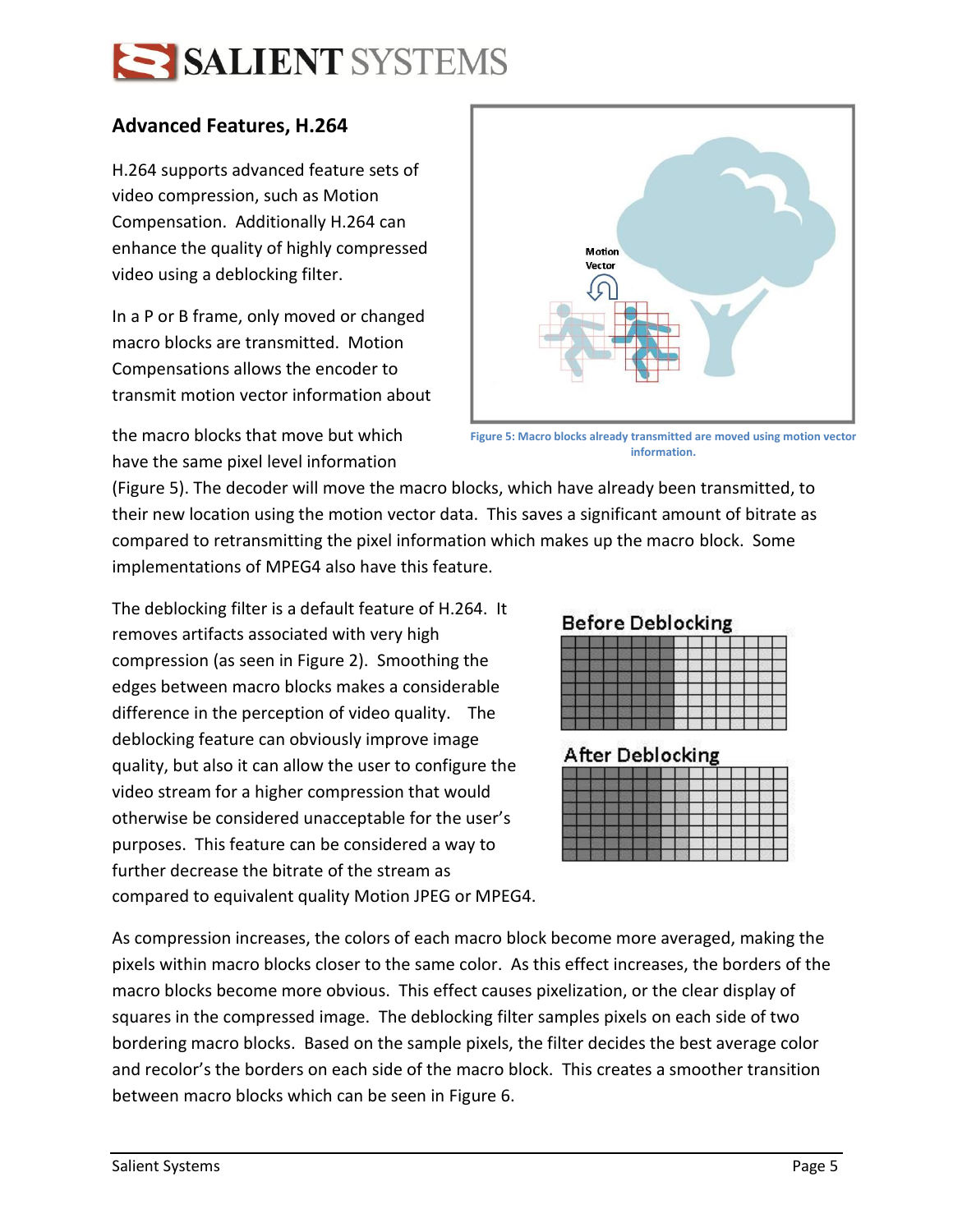# SALIENT SYSTEMS



**Figure 6: The image on the right is the result of the highly compressed image on the left after the deblocking filter has been applied.**